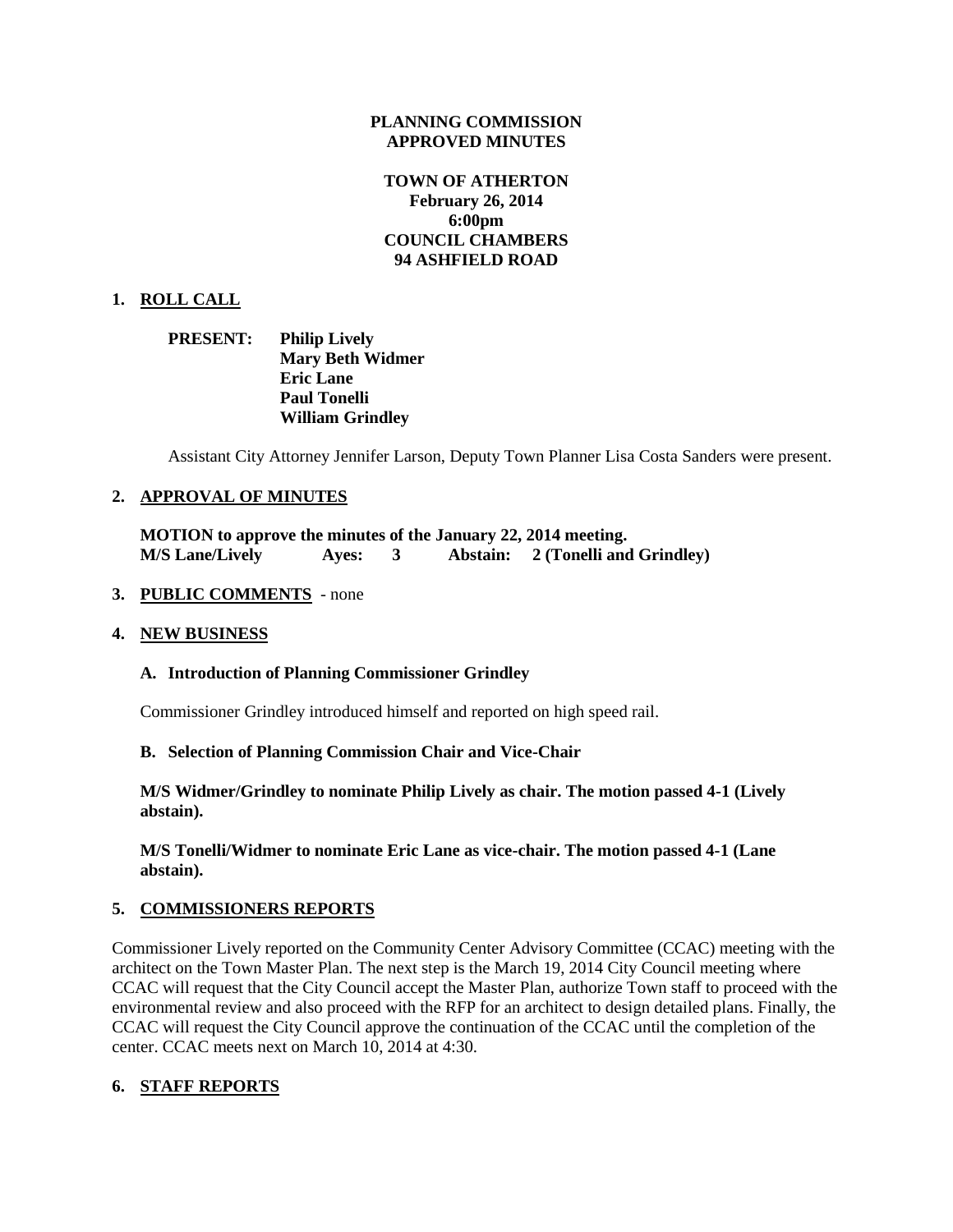Deputy Town Planner Lisa Costa Sanders reported on Cartan Field. The project has been put on hold at the request of Menlo School and Menlo College so they can revisit the project and conduct some neighborhood outreach.

Commissioner Lane asked if there is an update on the Little League project. Lisa Costa Sanders responded that there are no updates since the last Planning Commission meeting.

# **PUBLIC HEARING**

**7. Special Structure Permit – 92 Inglewood Lane –** Special Structure Permit to locate a pool at the front yard setback.

Deputy Town Planner Lisa Costa Sanders presented the item.

Commissioner Lane asked about the location of the pool equipment. Lisa Costa Sanders answered that it is ten feet off the property line and is located to the rear of the property.

Commissioner Tonelli asked for clarification of the neighbor letter. Lisa Costa Sanders commented that the neighbors stated that if there must be a pool on that side of the property, they would prefer it be located toward the front of the property.

# OPEN PUBLIC HEARING

Janet Bell, designer, gave an overview of the project and stated that the owners want the pool closer to their home and don't want to disturb their mature landscaping.

# CLOSE PUBLIC HEARING

Commissioner Lane is fine with the proposed location of the pool. Commissioner Widmer made note of other adjacent pools during her site inspection and thinks the proposal is fine. Commissioner Tonelli is fine with the proposed location. Commissioner Lively is fine with the proposal and made note of the existing landscape screening. He added that the applicants must comply with the Town's noise ordinance for operation of pool equipment.

# **MOTION that the Planning Commission approve the Special Structure Permit at 92 Inglewood Lane based on the findings and for the reasons enumerated in the staff report.**

# **M/S Grindley/Lane Ayes: 5 Noes: 0**

### *Findings:*

- *1) The proposed building or structure will not negatively impact neighboring properties with respect to privacy and view;*
- *2) The proposed building or structure complies with other development standards, restrictions or limitations for the proposed building or structure, such as height and landscaping screening;*
- *3) The granting of this special structures permit is consistent with the objectives of the general plan and this title.*

Chair Lively noted the 10-day appeal period.

### **8. Ordinance Amending Atherton Municipal Code Chapters 17.40 and 17.60: Athletic Facilities**

Deputy Town Planner Lisa Costa Sanders presented the item and reviewed the ordinance changes.